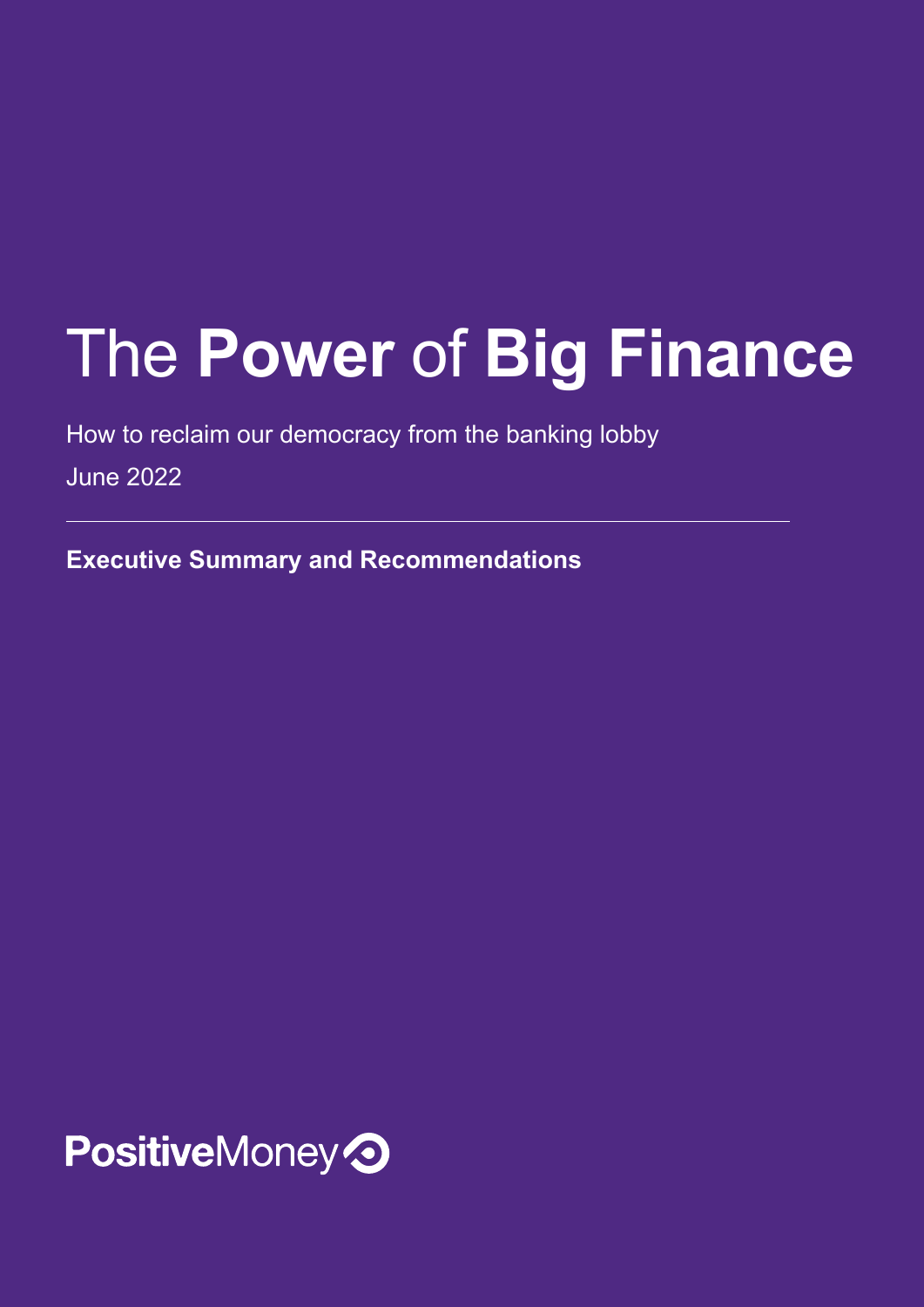## Executive summary

Everyone deserves an equal voice in our democracy, but over decades, corporate lobbyists have exercised excessive influence over the system and a handful of politicians have let them, writing the rules in their favour. Taken together, 'Big Finance' — banks, investment firms, insurance companies and other large financial firms form the most powerful interest group in the UK, and have leveraged that power to design a system that puts their commercial priorities above the public interest.

Decades of economic policymaking has prized the growth of the City of London above all other regions of the country and sectors of the economy. Whole industries and communities have been neglected and households drowned in debt to feed the financial sector's growth. This prioritisation of finance is maintained by the sector's ability to exert influence over the policymakers who make the rules. If we are to genuinely 'level up' the whole of the UK and address inequalities, we will need to ensure that the voice of the City of London does not overpower all others.

Following Brexit, the future of UK financial regulation is there for the taking. The financial sector and its allies in government are seizing this opportunity to further entrench a regulatory framework that prioritises the growth and 'international competitiveness' of the City. The last time we allowed financial regulators to become cheerleaders for finance, we ended up with the global financial crisis of 2007-08, which had devastating consequences for the public.

This report illustrates the extent to which powerful financial firms are exerting substantial influence over the policymaking process through the following five channels: financial ties with parliamentarians, lobbying key decision-makers, maintaining a revolving door between finance and government, promoting false narratives, and opposing reforms that would reduce the economy's structural dependence on financial firms.

Recent polling shows that 76% of the UK public do not believe that Members of Parliament will make decisions that improve their lives (Carnegie UK, 2022). The public is losing faith in our democracy's ability to deliver outcomes that serve our shared interests, and it's easy to see why. The pandemic, the climate crisis, and the cost of living crisis are demonstrating how vital it is to have public institutions that work for the public good, and to make sure those in power can't exploit their position for personal gain. And yet corruption and conflicts of interest have repeatedly made the headlines over recent years. We need public institutions that we can trust to show integrity and act in our best interests.

To achieve financial policymaking that genuinely serves society, we need to introduce new rules that guard against conflicts of interest, disincentivise parliamentarians, civil servants and regulators from shifting to and from the financial sector, improve lobbying transparency, and establish a robust regulatory framework for the financial sector aligned with the public interest. To minimise our economic dependence on banks and card companies, the Bank of England should launch a central bank digital currency and operate it as a public utility, providing a fair and inclusive payment method for all. Finally, the government should support the establishment of a diverse ecosystem of stakeholder banks.

<sup>2</sup> **The Power of Big Finance** Executive Summary and Recommendations June 2022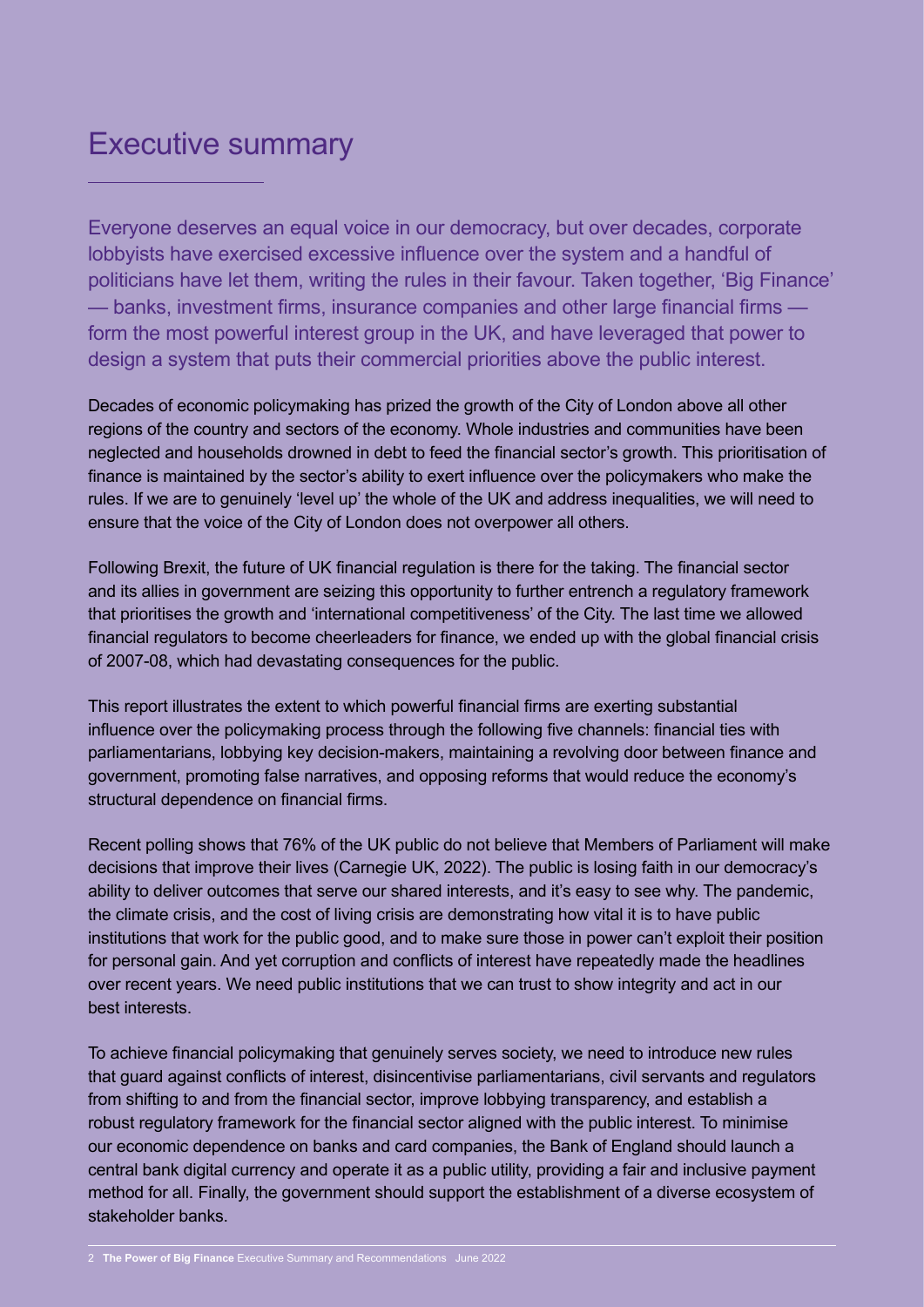It's high time we reclaim democratic control over our financial system and put it to good use, channelling finance towards a fair and sustainable economy.

#### *Channels through which big finance exerts influence*

| <b>Channel</b>             | <b>Findings</b>                                                                                                                                                                                                                                                                                                                                                                                                                                                                                                                                                                                                                                      |
|----------------------------|------------------------------------------------------------------------------------------------------------------------------------------------------------------------------------------------------------------------------------------------------------------------------------------------------------------------------------------------------------------------------------------------------------------------------------------------------------------------------------------------------------------------------------------------------------------------------------------------------------------------------------------------------|
| <b>Financial ties</b>      | Financial institutions and individuals closely tied to the sector collectively spent<br>£2.3 million directly on MPs throughout 2020 and 2021, partly as payment for<br>second jobs and speeches, and partly as donations, gifts, and hospitality.<br>A fifth of peers in the House of Lords have registered paid positions at financial<br>institutions, including over half of peers on the committee responsible for<br>investigating matters related to economics and finance.<br>Financial institutions and individuals closely tied to the financial sector donated a<br>total of £15.3 million to political parties throughout 2020 and 2021. |
| Lobbying                   | Close to a third of Treasury minister meetings in 2020 and 2021 were with the<br>financial sector and its lobbyists, far more than any other sector.<br>There are at least 18 finance trade associations and industry groups in the UK<br>with turnovers above £1 million, with a combined annual turnover of more than<br>£145 million in 2020-2021.<br>Finance-related consultations are frequently dominated by business interests<br>advocating for weaker financial regulation.                                                                                                                                                                 |
| Revolving<br>door          | Every single former Chancellor of the Exchequer in the past 40 years has gone<br>on to take up paid positions in the financial sector after leaving public office.<br>Over the past decade, financial institutions that hired a former UK Chancellor<br>benefited on average from a 59% increase in meetings with government<br>departments.<br>Almost three quarters of all past and present Bank of England decision-makers<br>have held roles in private finance.                                                                                                                                                                                 |
| False<br><b>Narratives</b> | Powerful financial institutions and their allies in government are attempting to<br>build political and public support for the sector by presenting it as the 'engine of<br>the economy' and a solution to environmental breakdown.<br>These narratives misrepresent the overall impact of the UK financial sector,<br>which neglects investment in small businesses and the real economy, and<br>continues to finance fossil fuels to the tune of tens of billions of pounds annually.                                                                                                                                                              |
| Economic<br>dependence     | The banking sector derives political power from the persistence of 'too big to fail'<br>banking, and from the fact that policymakers often utilise the financial sector to<br>implement economic policies.<br>The City of London also holds political power on an international scale, as it<br>remains a globally dominant financial centre that other economies depend on.                                                                                                                                                                                                                                                                         |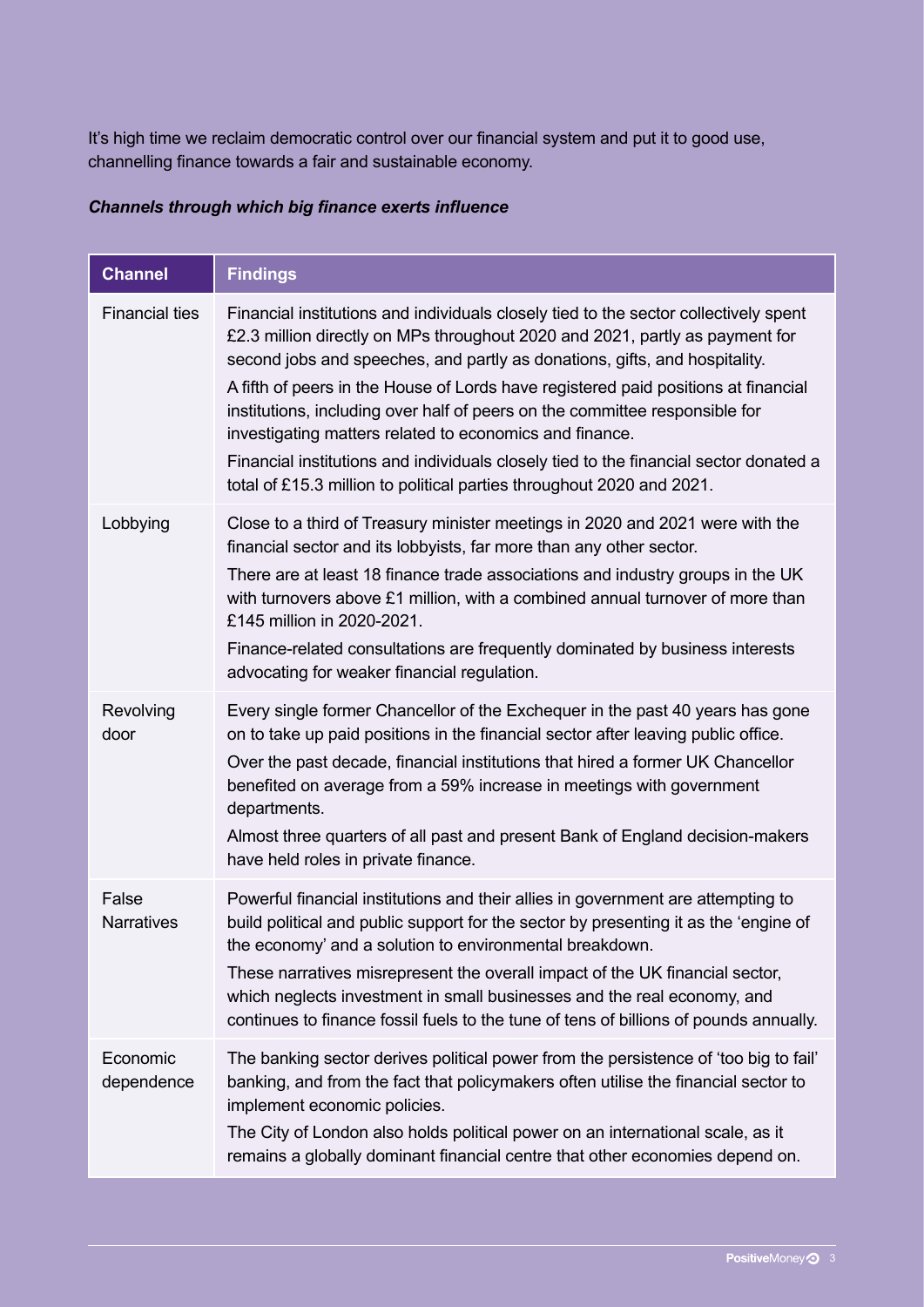### **Summary of recommendations**

**Recommendation 1:** Strengthen standards for the registration of interests for MPs, peers, and Ministers by updating the Members' Code of Conduct and Ministerial Code.

**Recommendation 2:** Ban second jobs for MPs except for public service roles, and cap the amount they can be paid for speeches.

**Recommendation 3:** Cap political party donations and require All-Party Parliamentary Groups (APPGs) to disclose funding sources.

**Recommendation 4:** Extend the statutory Register for Consultant Lobbyists to include in-house lobbyists by amending the Transparency of Lobbying, Non-Party Campaigning and Trade Union Administration Act.

**Recommendation 5:** Update the Ministerial Code to require departmental disclosures to be published on a monthly basis and to include essential information about the content of meetings.

**Recommendation 6:** Reform the appointment process for the Bank of England's committee members, ban future external committee members from holding positions at regulated financial institutions while serving at the Bank, and require committee members to disclose their financial interests.

**Recommendation 7:** Update the Business Appointment Rules to establish longer 'cool off' periods and bans on lobbying for ministers, civil servants, and independent regulators, and establish a statutory body to enforce these rules.

**Recommendation 8:** Discard plans to introduce growth and international competitiveness objectives for regulators, and instead introduce statutory objectives on financial inclusion and alignment with the Paris Agreement.

**Recommendation 9:** Require the FCA and PRA statutory panels to consist of at least 50% public interest representatives.

**Recommendation 10:** Establish a new financial services joint committee to provide in-depth scrutiny over changes to legislation and regulation.

**Recommendation 11:** Implement a fair and inclusive digital payment method provided as a public utility.

**Recommendation 12:** Foster a more diverse banking ecosystem that serves the needs of local economies and communities.